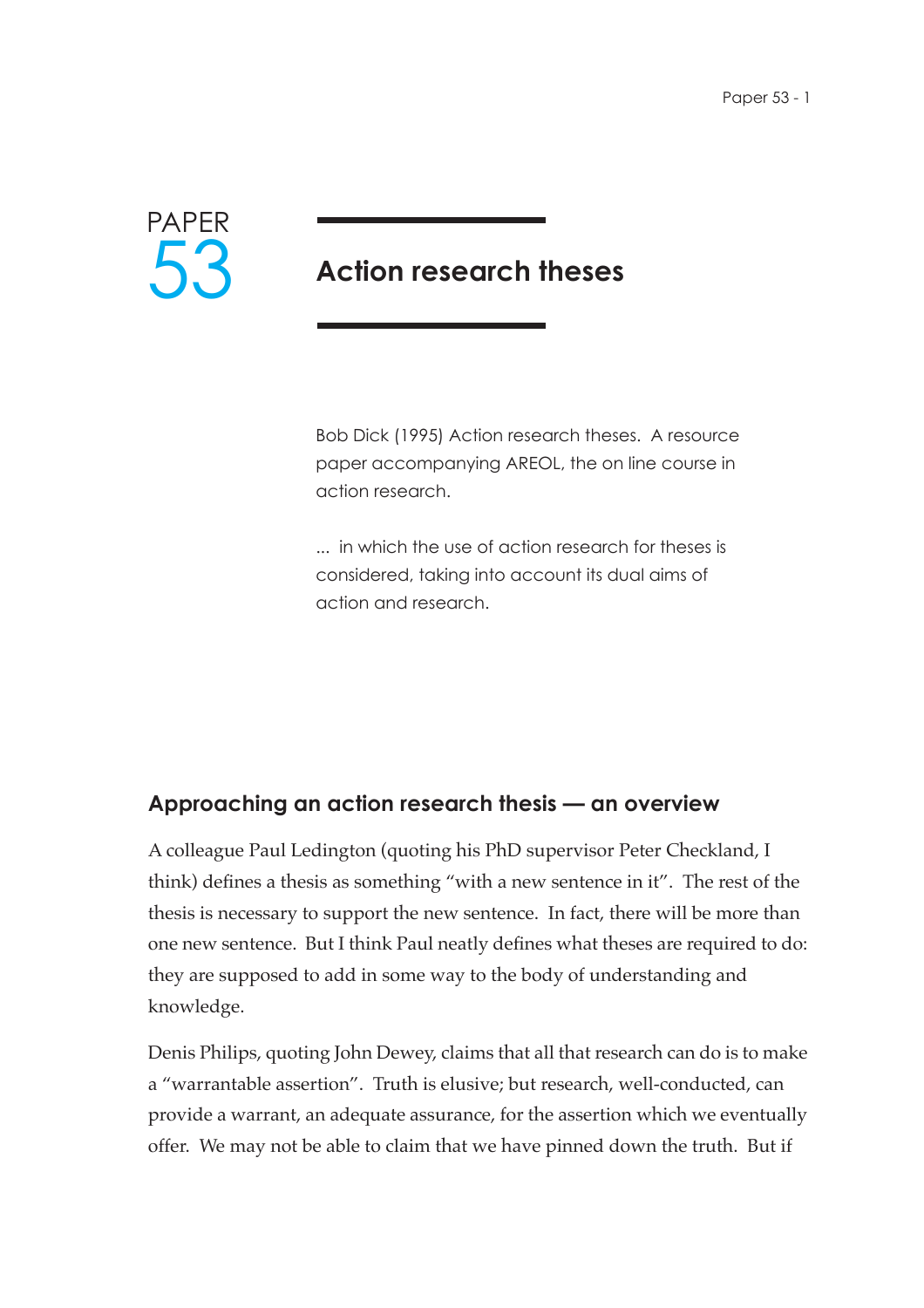we can say that our methodology and evidence allow a reasonable claim to be made, then that is as much as anyone can reasonably demand.

Taken together, these two ideas define a good PhD as one which is

- able to claim its methodology as appropriate to the situation, and
- able to support a claim of some warrantable addition to knowledge.

This can provide a starting point for thinking about a good action research thesis.

As the name implies, action research is intended to produce both change ("action") and understanding ("research"). These two dimensions, change and understanding, can usefully be considered for each aspect of a research proposal.

The section which follows can function as a checklist when you are choosing an approach to action research. Later sections describe the methodology and ways of using it to conduct the research, and how the research can be reported in the eventual thesis.

#### **Choosing an approach**

 In deciding if your topic is viable, and later in reporting it, the two outcomes of action and research are important in their effects on choice of situation, participants, methodology and literature.

For example...

**Justifying the research**: It is usual for a proposal, and the eventual thesis, to offer reasons which explain why the research as worthwhile. This is most typically because it addresses research questions which are topical and/or have theoretical or practical importance.

| Action:   | Is the intended change worthwhile?                                        |
|-----------|---------------------------------------------------------------------------|
| Research: | Will the study add to understanding of a worthwhile research<br>question? |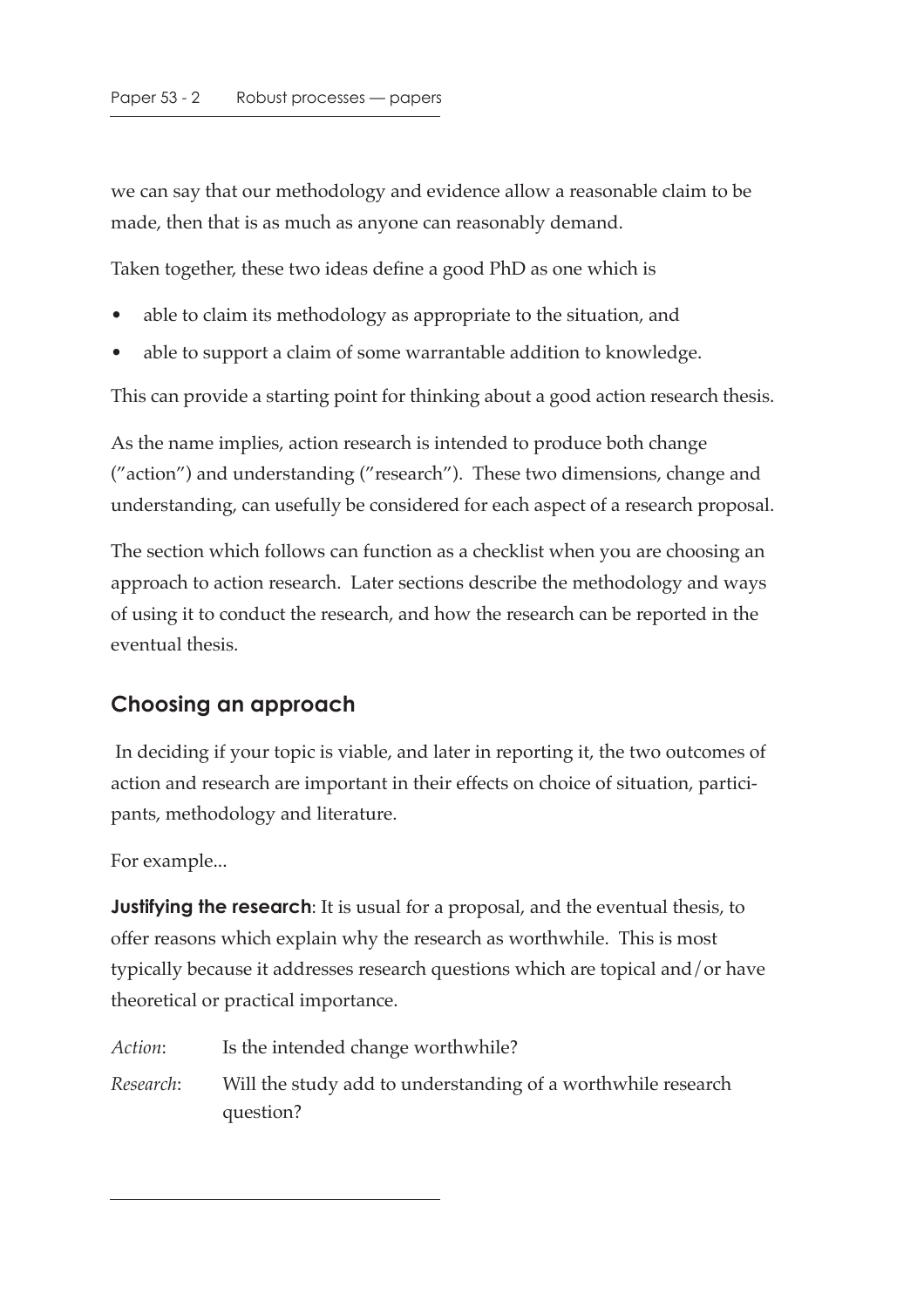**Methodology**: The purpose of the methodology is to allow both an *assured* contribution to knowledge, and successful change. In the thesis you want to be able to claim that your conclusions, and the data you base them on, have survived your attempts to disprove them and find other alternatives. An appropriate methodology is what enables you to make this claim. A later section describes this in more detail.

Choosing an action research methodology requires you to offer a justification for that choice. This is most easily done on the grounds that both action and research are intended outcomes, and that action research provides the flexibility and responsiveness that are needed for effective change at the same time that it provides a check on the adequacy of data and conclusions.

*Action*: Will the methodology assist effective change? *Research*: Are data and interpretations adequately assured by the methodology?

**Participants**: Social research, of whatever form, deals in some way with people. They function at least as informants, directly or indirectly (for instance, by being observed). This is the least participative end of a continuum. A much more participative approach may involve them as co- researchers. The level of participation, and the means used to achieve it, determine the effectiveness of both the action and the research.

- *Action*: What is done to involve those who can influence the desired change? To what extent are all stakeholders involved, and by what means?
- *Research*: Are all relevant informants sampled? Are the processes which are used suited to validating the information collected or contributed?

**Literature**: Accessing the literature is more difficult, in some ways, than it is for other research.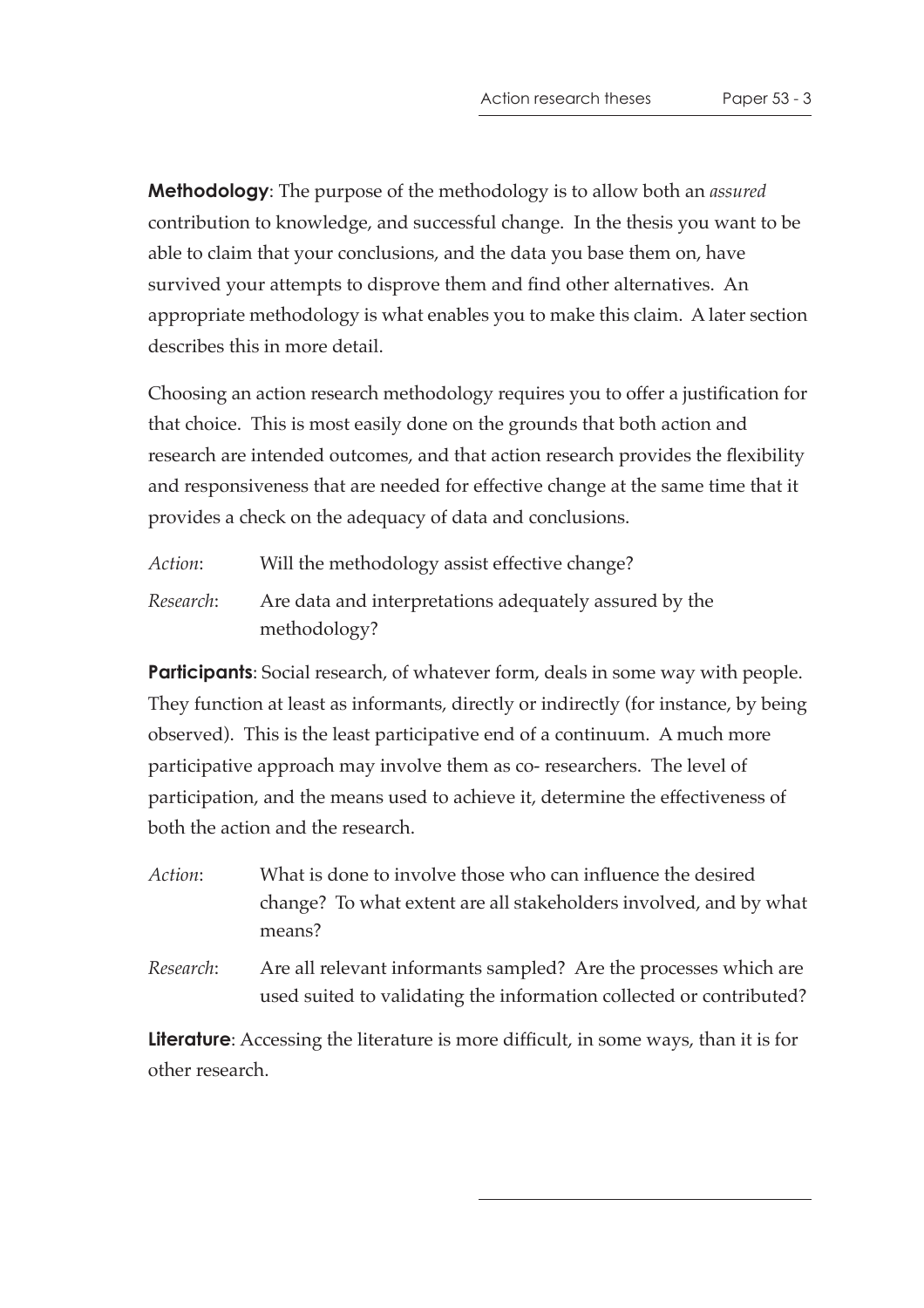First, there is a greater need to access the methodological literature. Without this, it is harder to offer a sufficient justification for your choice of paradigm and methods. To complicate matters, there are two methodological literatures. One is directed towards bringing about change. The other is about qualitative research, and action research in particular.

Second, the content literature (the literature about your topic) may have to be accessed twice. If you start with a research question, you will have to identify and understand the literature most directly relevant to that research question. When you have begun to collect and interpret the data, you will find that more specialised literature is likely to become relevant. You then have to identify and understand it. It allows you to refine and further guarantee your conclusions.

**Methodological literature**: The purpose of the methodological literature is therefore to justify your choice of action research as the over-arching paradigm, and your particular methods as suited to the situation.

| <i>Action</i> : | Have you taken into account the literature on bringing about |
|-----------------|--------------------------------------------------------------|
|                 | change in the situation you are researching?                 |

*Research*: Have you also addressed, in your methodology, the challenges to validity of results which the literature identifies? Have you used processes which are consistent with the accepted procedures of the current methodological literature?

**Content literature**: The content literature guides you (and, probably, the participants) in deciding which issues to address. It also provides a check on the adequacy of your conclusions.

| Action:   | Does the literature cover relevant aspects of the situation, and of |
|-----------|---------------------------------------------------------------------|
|           | change in that situation?                                           |
| Research: | Is relevant theoretical and research literature on the situation    |

adequately covered? Are all claims tested against the more specialised research literature?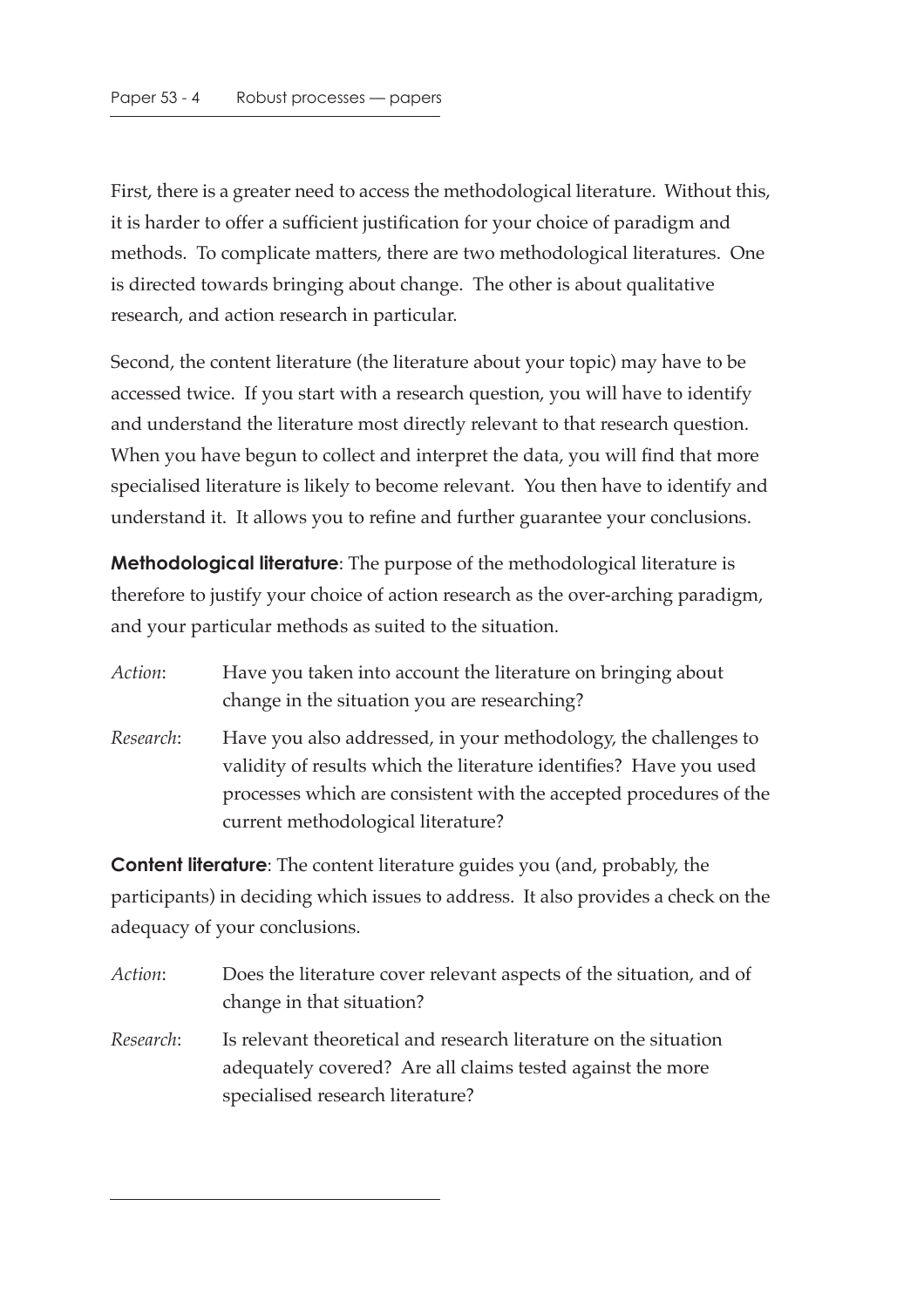## **Methodology**

 In its pursuit of understanding and change, and its use of participation, action research is unable to use the methods of experimental research to develop a warrant for its assertions. It requires a different approach.

Action research achieves this in the first place by being critically reflective within a cyclic process. In addition, at all stages, the researcher attempts to find exceptions to the data so far collected, and to disconfirm the emerging interpretations.

**Cycles.** There are many ways of describing the cycles. Kemmis and McTaggart, for example, describe each as having four elements: plan, act, observe, reflect. The important characteristic of each cycle is that the researcher plans before acting, and reflects on the findings and the method after acting. The reflection at the end of each cycle feeds into the planning for the next cycle.

A typical cycle may look something like this:

- 1a Decide which questions you wish to have answered; if this is the first step in the process, it may be a very broad question: "How does this system work?", perhaps.
- 1b Decide who to ask, and how to ask them. (This and the previous step are both "plan".)
- 2 Ask. (This is the "act" component.)
- 3a Check the information you collected; devise ways of testing it in the next cycle.
- 3b Interpret the information what does it mean? Devise ways of testing your interpretation in the next cycle.
- 3c Check the adequacy of your choice of participants and way of collecting information. Amend them for the next cycle if desirable.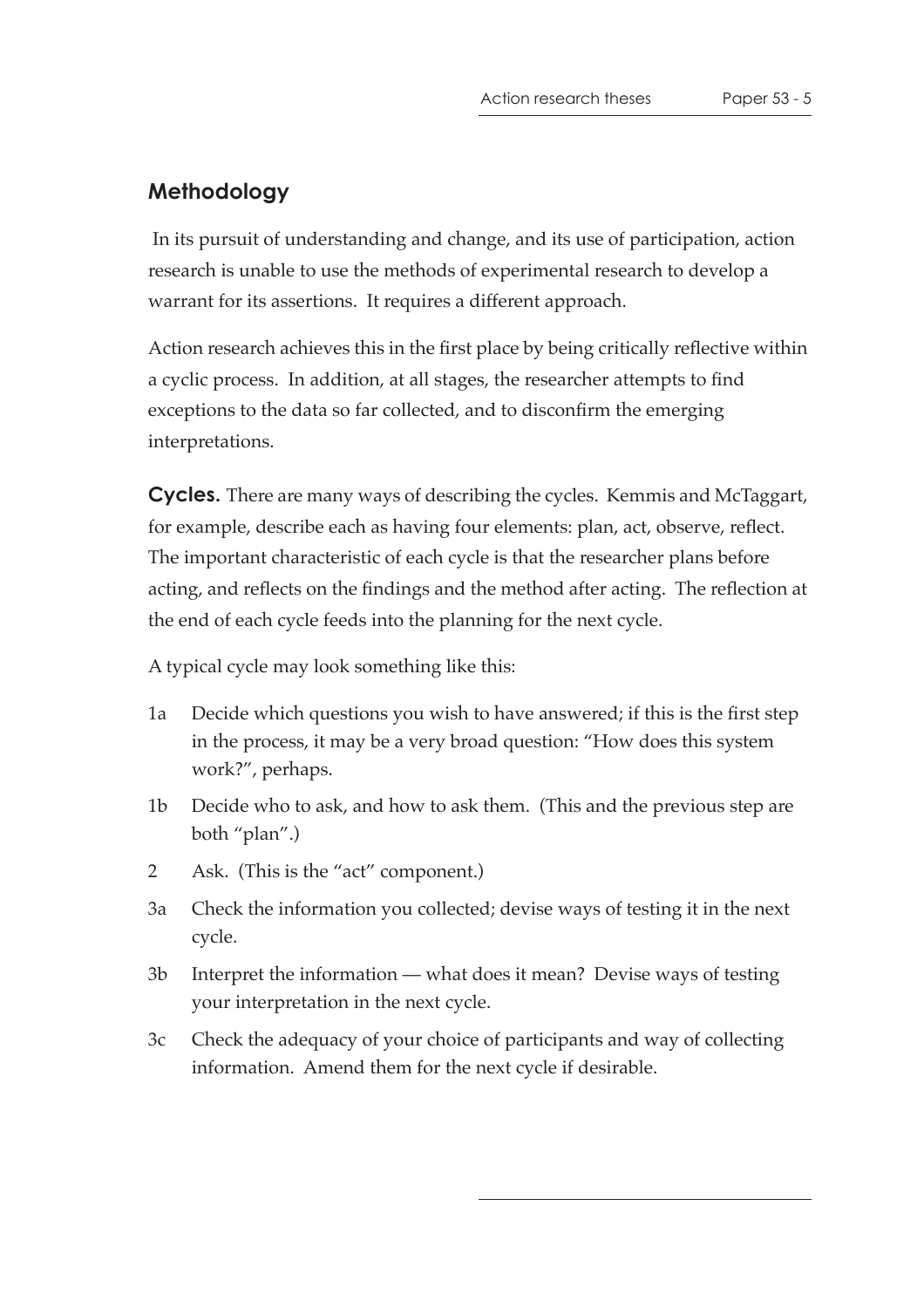3d Check your data and interpretation against the relevant literature; you may not do this for every step, but may limit it to every few cycles. (This and the three prior steps are part of reflection.)

and return to step 1a of the next cycle with an improved methodology, questions, and sample of participants.

The planning and reflection, and perhaps the data collection, will probably be carried out with the help of participants from the client group.

In fact, there are cycles within cycles. If you are using interviews for data collection, each interview is a cycle. The sequence of interviews forms another cycle, as do the other forms of data-collection you use. In turn, they are part of the still larger cycle of the overall project.

**Triangulation or dialectic.** I have referred to other forms of data collection. You can better assure your data and interpretations if you use varied informants, several different methods, different ways of asking the same question, and so on. Comparison between them provides part of the check on their adequacy.

This is commonly called triangulation. However, the term is coming to be used more often to mean the use of multiple methods. I will therefore use the term "dialectic". As far as possible the intention is to use multiple data sources within each cycle. A comparison of the two or more sources of data then enables you to focus on agreements and disagreements. Information which is unique, provided by only one person, can then often be discarded. You need carry forward only your interpretations.

(Most qualitative research accumulates such large bodies of data that a practitioner cannot be expected to find the time to deal with it. Action research offers an economy in that only the interpretations need be carried from cycle to cycle.)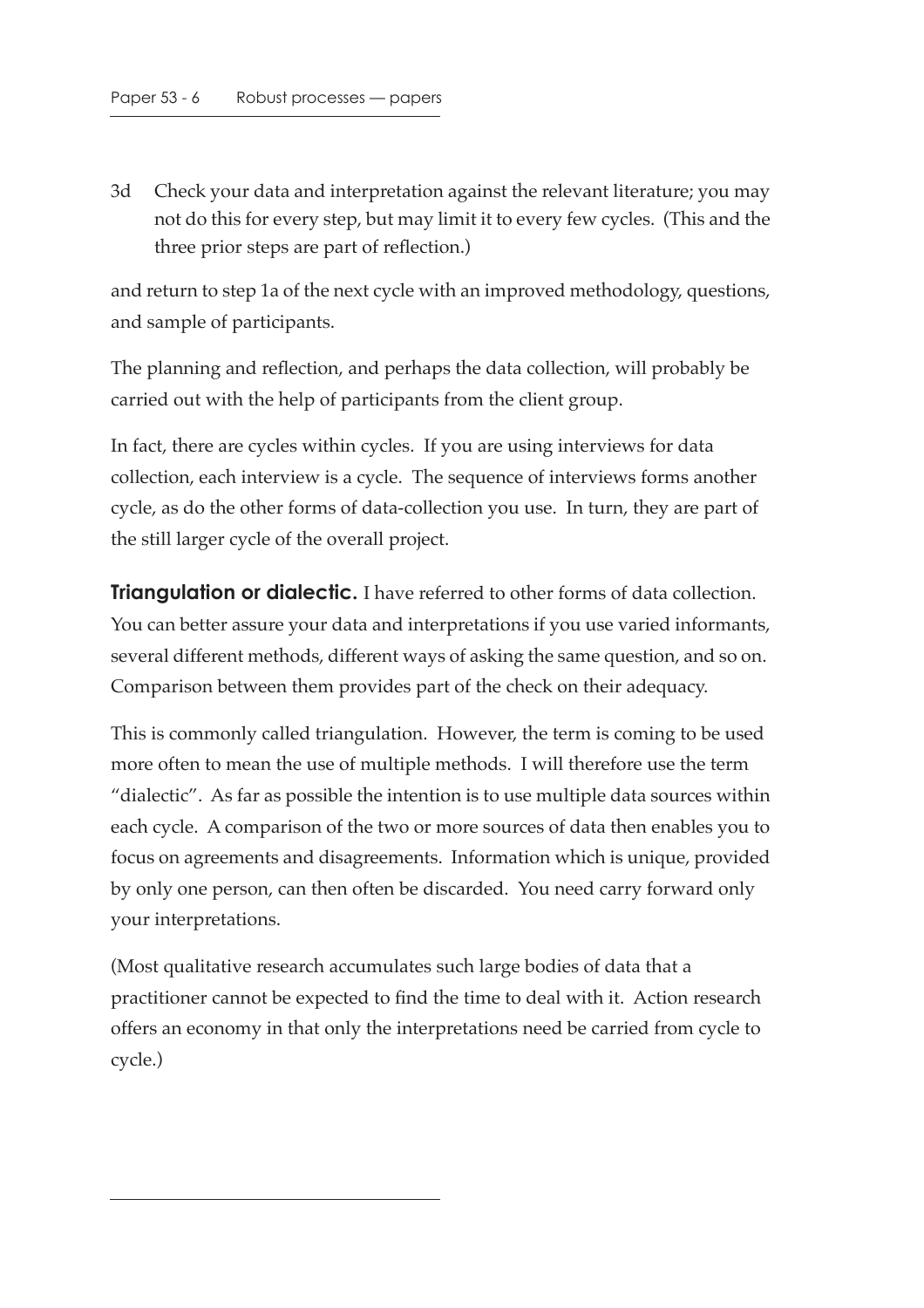In comparing two or more sources of data, then, I am suggesting you give your attention to topics which are mentioned more than once. Your sources then either agree or disagree about the topic:

- If they agree, search for exceptions to this in the next cycle. You might do this, for example, by asking questions which probe specifically for exceptions.
- If they disagree, search for explanations. You might do this, for example, by asking questions which probe specifically for explanations.

In this way, your questions and methods, and your data and interpretations, become more focussed as you proceed.

**Documentation.** For thesis purposes, you will also find it desirable to ensure that you document your procedures as you go. In particular, you will want to keep a record of:

- the emerging interpretations, and any changes in these;
- the changing methods, any refinements in them, and any conclusions you can therefore draw about them;
- the literature you access, and any confirming or disconfirming information you obtain from it;
- quotes from raw information which capture well the interpretations you are developing.

Without adequate documentation, it will be very difficult to reconstruct this when you prepare the eventual thesis. It is much easier to keep good, if selective, records as you proceed.

**Your own reflection.** Chad Perry and Ortrun Zuber-Skerritt suggest a further cycle if you are doing the research for thesis purposes. They mention the objection that, if you are using a participative approach, you may be challenged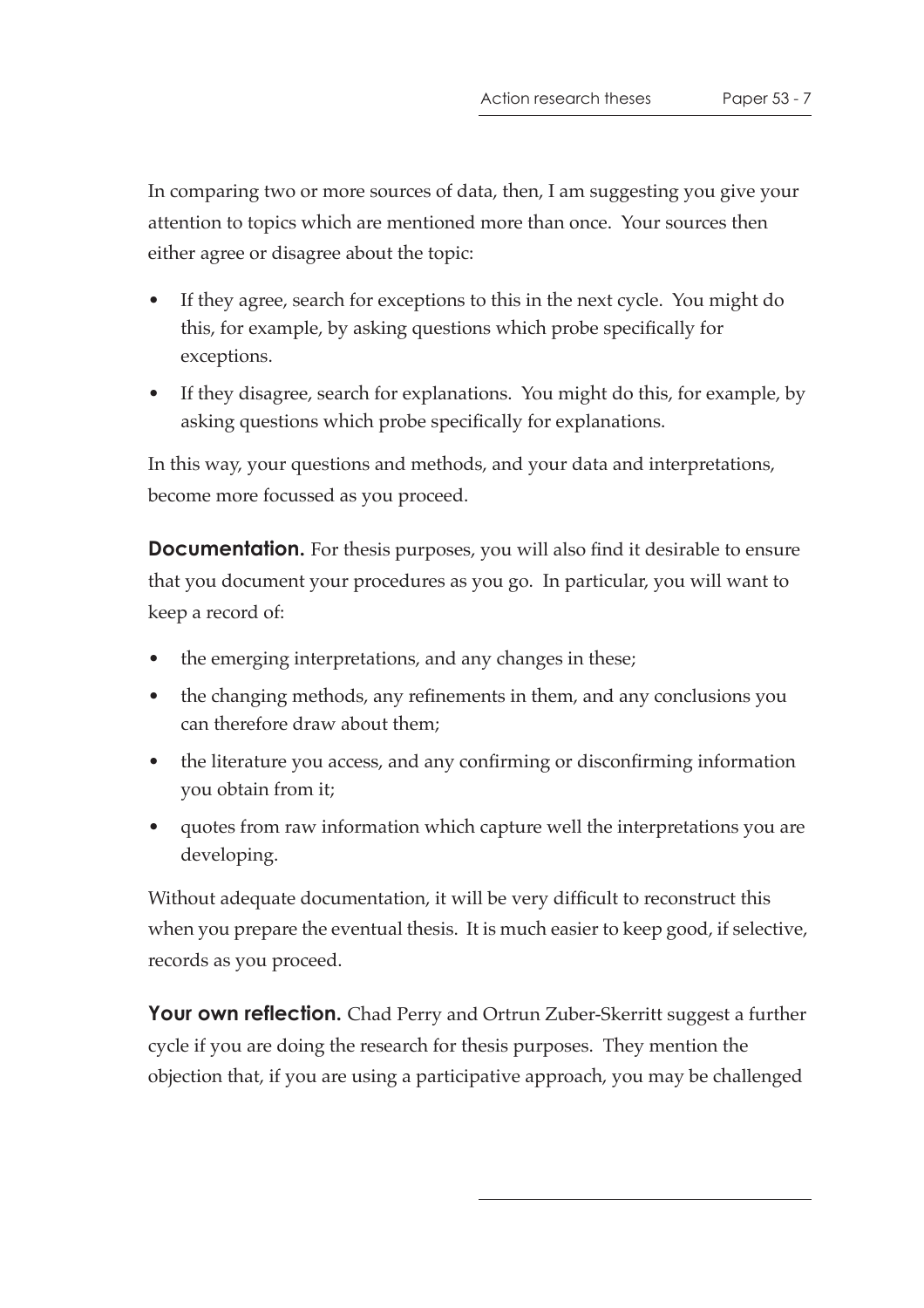on the grounds that the thesis is not your own work. They offer a way around this problem.

Each cycle of your research, which may be participative, becomes the "act" component of an individual reflection. In other words, after each cycle, you critique the planning, the action, and the reflection. This may be done as you check the ongoing documentation.

As you do this, you will probably find it useful to keep a record of what you learn. This might take the form of a diary. Your learning may be about the client system, or about people and systems generally, or about change, or about yourself and your approach to change. Increasingly in qualitative research, it is being regarded as appropriate to discuss yourself and your learning as part of your thesis.

## **Writing up the research**

If you attempt to write up a thesis using a format appropriate to an experimental study, it will probably be a long and repetitious thesis. Instead, I suggest structuring it around the contribution to knowledge that your study has made.

Early chapters will be more conventional. They are likely to include:

- some justification for the study, explaining why it was worth doing;
- some justification for the approach (that is, for your choice of action research, participation, and qualitative data);
- a description and justification for the particular methods used for data collection and interpretation.

To the extent that you can identify relevant literature for the thesis topic, there may be a literature review. However, much of the more specialised literature will be accessed only as the study progresses, and reported adjacent to the relevant findings.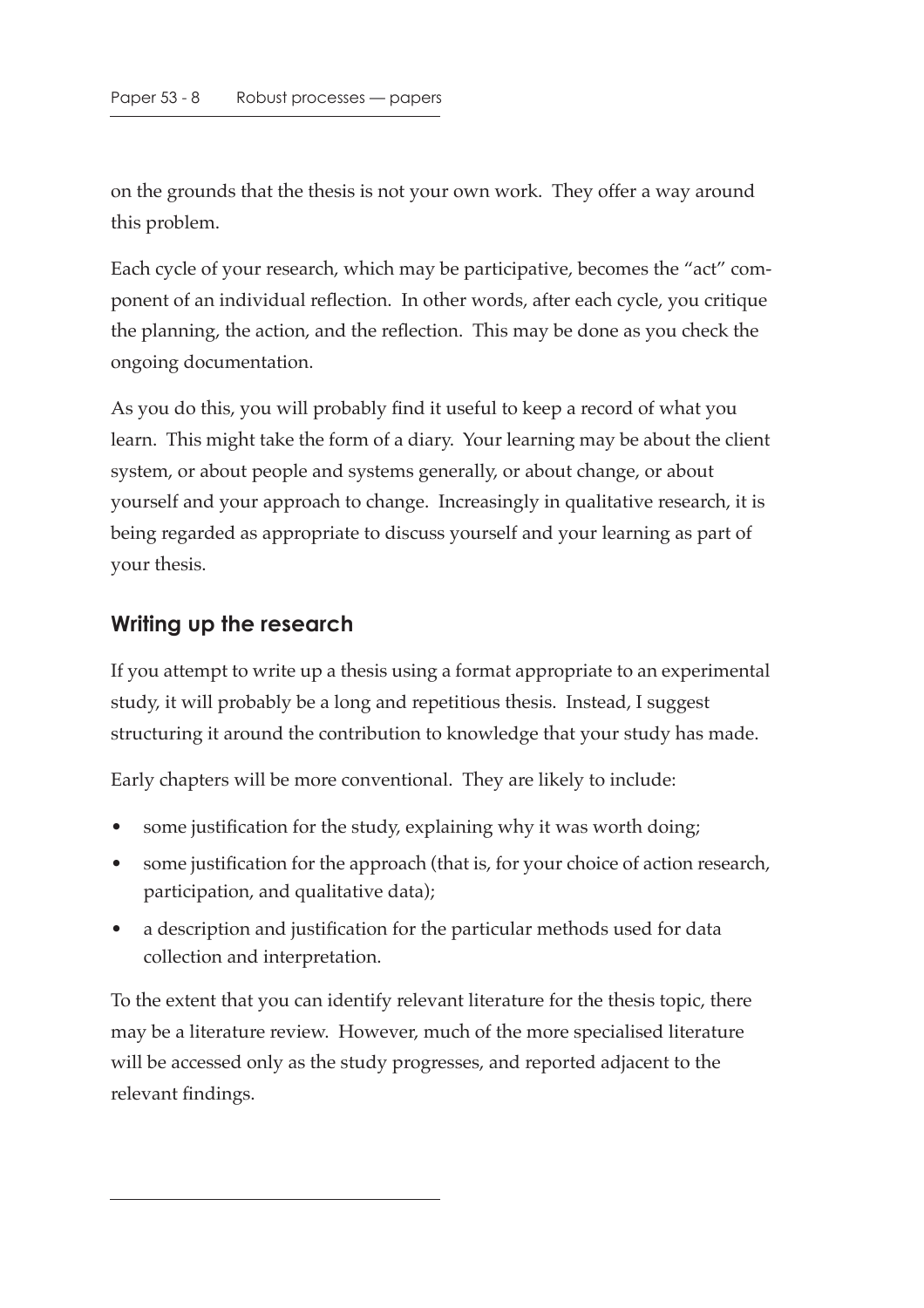The later parts of the thesis then include the findings — the contribution to knowledge. The contributions may be about any (or all) of the following.

- The specific client system, and (to the extent that you can generalise) about similar client systems. You probably cannot generalise directly from a single system. But the literature may enable you to make claims about the extent which your findings apply to other systems.
- People, systems, and change.
- The methodology you used. Of importance here may be the variations you introduced to deal with the unexpected. Some of these variations may be novel, and useful additions to the methods available.
- Yourself.

#### **Warranted assertions**

As you plan, and conduct, and report the study, it will help to keep in mind the end product — a new sentence (or, more probably, several), and evidence that it is new and worth claiming.

At then end, you want to be able to say something like the following:

"These are the contributions to knowledge which survived my vigorous attempts to disconfirm them, first in later action research cycles, and then from the literature."

The design, conduct and reflection in each cycle, and the records that you keep, can be directed to achieving this end.

## **References**

Kemmis, Stephen, and McTaggart, Robin, eds. (1988) *The action research planner*, third edition. Victoria: Deakin University.